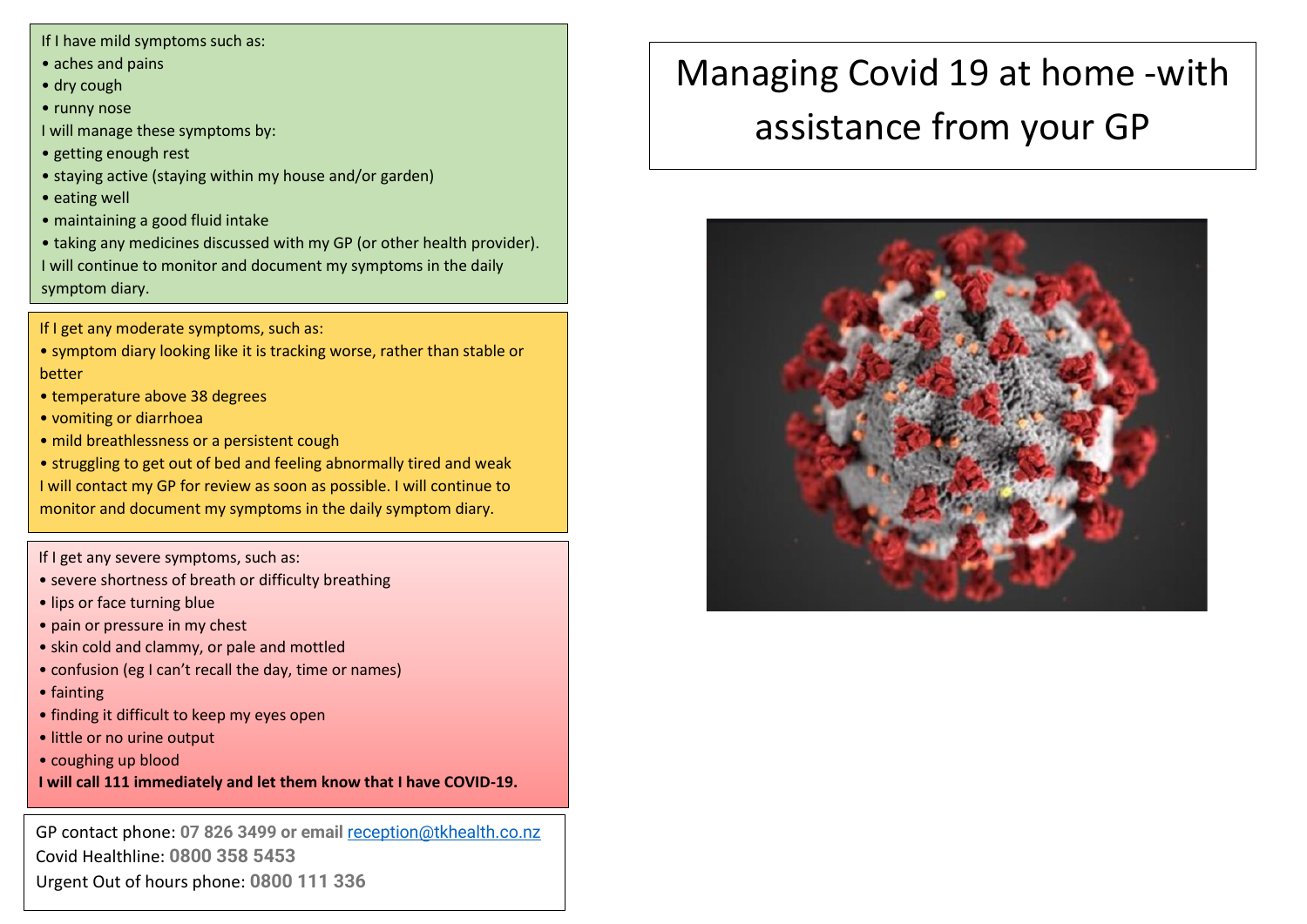| Name:                       |                              |
|-----------------------------|------------------------------|
| Age:                        | Date of birth:               |
| <b>Relevant Medical</b>     |                              |
| History:                    |                              |
|                             |                              |
|                             |                              |
|                             |                              |
| <b>Current medications:</b> |                              |
|                             |                              |
|                             |                              |
|                             |                              |
|                             |                              |
|                             |                              |
| Allergies:                  |                              |
| Date of symptoms onset:     | Date of positive covid test: |
|                             |                              |
| Next of Kin:                |                              |
| Relationship:               |                              |
| <b>Contact details:</b>     |                              |
|                             |                              |
|                             |                              |

Keep this action plan somewhere easy to find

Fill out the symptom checklist every day while you are unwell, or as long as advised by your GP. It will help you keep a check on how you're feeling, and will also help your GP track your symptoms and determine whether your management plan needs changing.

If you need to consult any healthcare professional or call for an ambulance, show them this plan

## **Using a pulse oximeter:**

Pulse oximeters are medical devices that use red and infrared light to determine how much oxygen is circulating in your blood. The device is designed like a clip, that covers the tip of your finger. Pulse oximeters measure your oxygen level and your heart rate. They must be positioned properly and used on fingers with good circulation.



## **How to use**

1. Sit in a comfortable position.

2. Ensure that your hands are clean and relatively warm.

3. Remove any nail polish, artificial nails bandages or anything else covering your nails.

4. If your fingers are cold, warm your fingers by running them under good warm water or with a warm cloth, and by rubbing them – the oximeter needs good circulation to the finger to give an accurate reading.

5. Open the pulse oximeter like a clothespin. Do not force it, it should open easily and just wide enough to allow your finger to fit inside.

6. Slide your forefinger or middle finger from either hand as far in as it will easily advance.

7. The pulse oximeter will turn on automatically when you insert your finger, the display may flash as it obtains the reading.

8. While waiting for the numbers to stabilize, check the battery indicator on the display. If the battery is low, contact your GP for advice.

9. Try to keep your hand relaxed and still while the pulse oximeter is measuring your oxygen level. There may be a small light or bar that illuminates every time your heart beats.

10. After about 1 minute record your oxygen level. The top number on the display is your oxygen level, the other number is your heart rate.

11. Remove the pulse oximeter from your finger. The device will turn off automatically and is ready to use again.

## **Results**

Your care team will advise you what pulse oximetry levels are acceptable for you. Generally, an oxygen level of 93% or greater is acceptable. **If your reading is less than 93% contact your care team. If your reading is lower by more than 3 points from the previous day try a different finger to check the accuracy. If that reading is still more than 3 points lower, contact your care team:**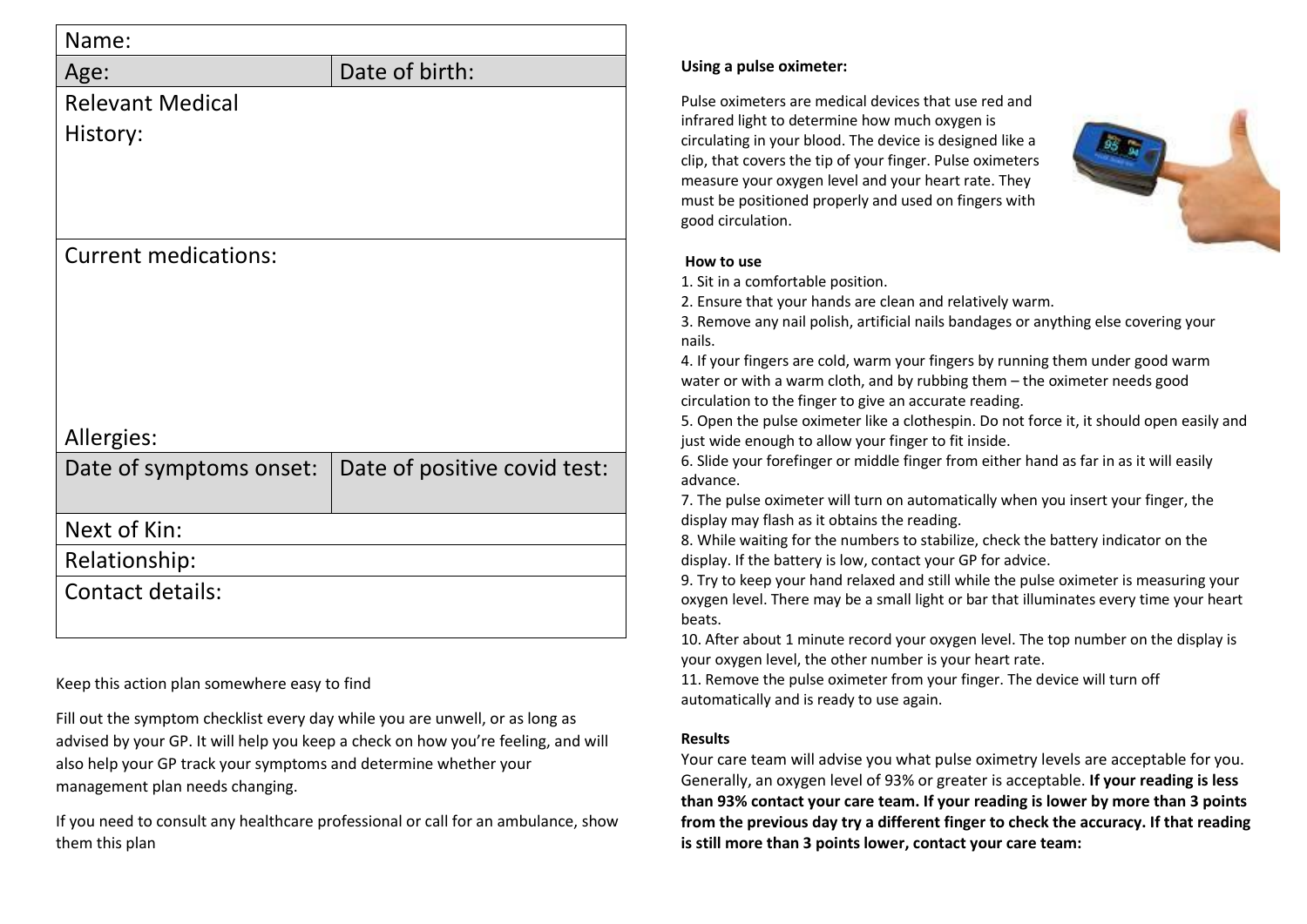## **Isolating at home**

Anyone diagnosed with COVID-19 must isolate to prevent the spread of infection. Isolation involves:

• **Staying at home,** unless you need to leave to get medical care. If you're isolating, do not attend work or school, visit public areas, or travel on public transport or in taxis or ride-share services. You must always call ahead before attending a healthcare service, and you must advise the healthcare service that you have COVID-19. In many cases you will be able to receive medical care using telehealth (using a phone or video), and medicines can be arranged by your pharmacist or GP to be delivered to your home.

• **Living in a separate room** away from other people in your household, if possible. If you can stay in a separate, well-ventilated room away from the other people in your household, you should do so. Use a separate bathroom that others do not use, if you can. If you cannot isolate in a separate room, avoid shared spaces in the house as much as possible and wear a mask when moving through shared areas.

• **Ensuring others do not enter your home**, unless they are providing necessary medical or personal care. The people who usually live in your house with you can continue to stay in the house with you. However, they are considered to be close contacts and are also required to isolate (refer to 'Advice for caregivers and other people in the household'). Do not allow other people to enter your home, unless they are providing essential medical or personal care.

• **Having groceries and other essential items delivered** to your home. As all household members will be in isolation, it is important to arrange delivery of groceries and other essential items. Supermarkets have increased their capacity for home deliveries during this time. If you are having difficulty, consider phoning friends or neighbours who may be able to drop essential items to your door.

• Your GP or local public health unit will advise you when isolation is no longer required and you can return to your community, adhering to any restrictions currently in place in your local area.

## **Managing viral symptoms**

- Rest- Do not do activities that trigger your heart or breathing rate to go up too much.
- Hydrate- prevent dehydration but drinking more fluids than you usually would. If you are not drinking enough your urine will get darker.
- Eat a healthy diet sometimes small meals are easier to manage
- Take paracetamol if you have a temperature or headache
- Get up and move about at regular intervals
- Change positions change positions frequently to help move secretions and reduce the work of breathing if needed.

Change position every 30 minutes to 2 hours. Sitting up is better than lying on your back. Do not spend a lot of time lying flat on your back

1. 30 minutes - 2 hours: laving on your belly



2. 30 minutes - 2 hours: laying on your right side



3. 30 minutes - 2 hours: sitting up



4. 30 minutes - 2 hours: lying on your left side



Then back to Position 1. Lying on your belly!



Adapted from Self Positioning Guide Elmhurst Hospital SE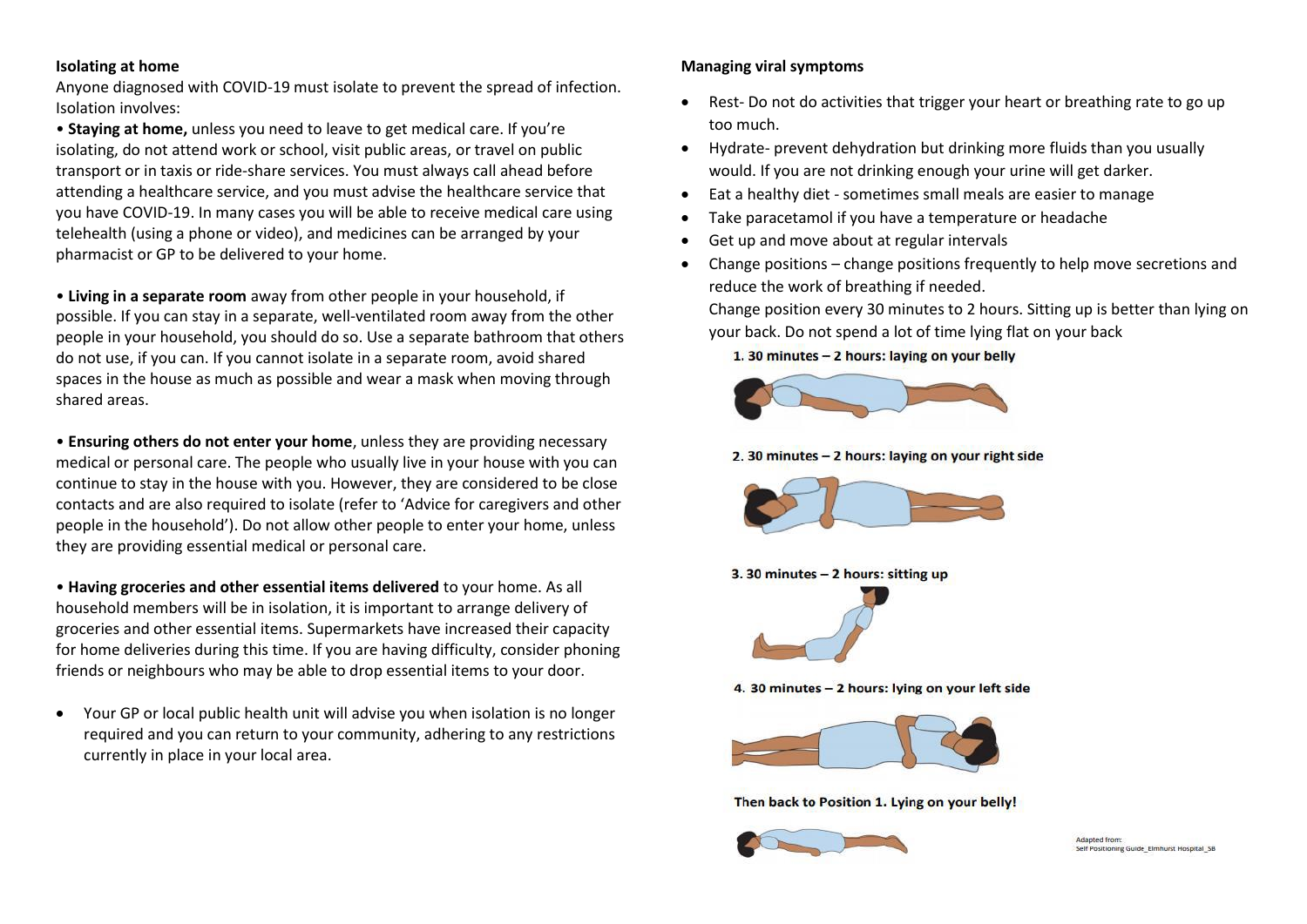## **Taking care of your mental health**

Being in isolation can be stressful and create anxiety. The following are some ways to look after your mental health over this time.

- Keep in touch with friends and family. Maintain contact with loved ones via telephone, email and social media, or by using video technologies like WhatsApp and Zoom.
- Develop or maintain a daily routine. This could include showering and getting dressed each day, having regular mealtimes, and exercising (within your home or garden).
- Use the time to do new things. Time in isolation can provide an opportunity to activities like crafting, drawing, reading or writing.

• Spend time outdoors. If you have a private courtyard, balcony or garden, spend some time there each day to get some fresh air.

• Learn more about COVID-19 from trustworthy and credible sources. Understanding more about the virus might help you feel less anxious. <https://www.peoplefirst.org.nz/easy-read-information-about-covid-19/> <https://www.healthnavigator.org.nz/health-a-z/c/covid-19-key-information/>

• Learn what support is available to you by visiting <https://covid19.govt.nz/about-this-site/contact-and-support/>

## **Useful contact numbers**

- **Need to talk:** Call or text 1737 speak to a qualified counsellor; available 24 hours a day, 7 days a week
- **Youthline:** 0800376633
- **Youth text options:** "The lowdown" Text 5626 or "Need to talk" Text 1737

**Speak to your GP if your mental health worsens or you have any concerns. Your GP is there to support your physical and mental health.**

## **Relaxation:**

Relaxation is an important part of energy conservation. It can also help you to control your anxiety, improve the quality of your life and reduce pain and discomfort. Below are two relaxation techniques you can use to manage anxiety and help you relax.

#### **Grounding technique for when you feel anxious:**

- 1. Take a few slow gentle breaths and ask yourself:
- 2. What are five things I can see?
- 3. What are four things I can feel?
- 4. What are three things I can hear?
- 5. What are two things that I can smell?
- 6. What is one thing I can taste?

Think of these answers to yourself slowly, one sense at a time spending at least 10 seconds focusing on each sense.

#### **Picture yourself somewhere calm:**

Think of somewhere relaxing and peaceful. It could be a memory of somewhere you have been or a made up place.

- 1. Close your eyes, and think about the details of this place.
- 2. What does it look like?
- 3. What colours and shapes can you see?
- 4. Can you hear any sounds?
- 5. Is it warm or cool?
- 6. What does the ground feel like?
- 7. Spend some time imagining each of these.